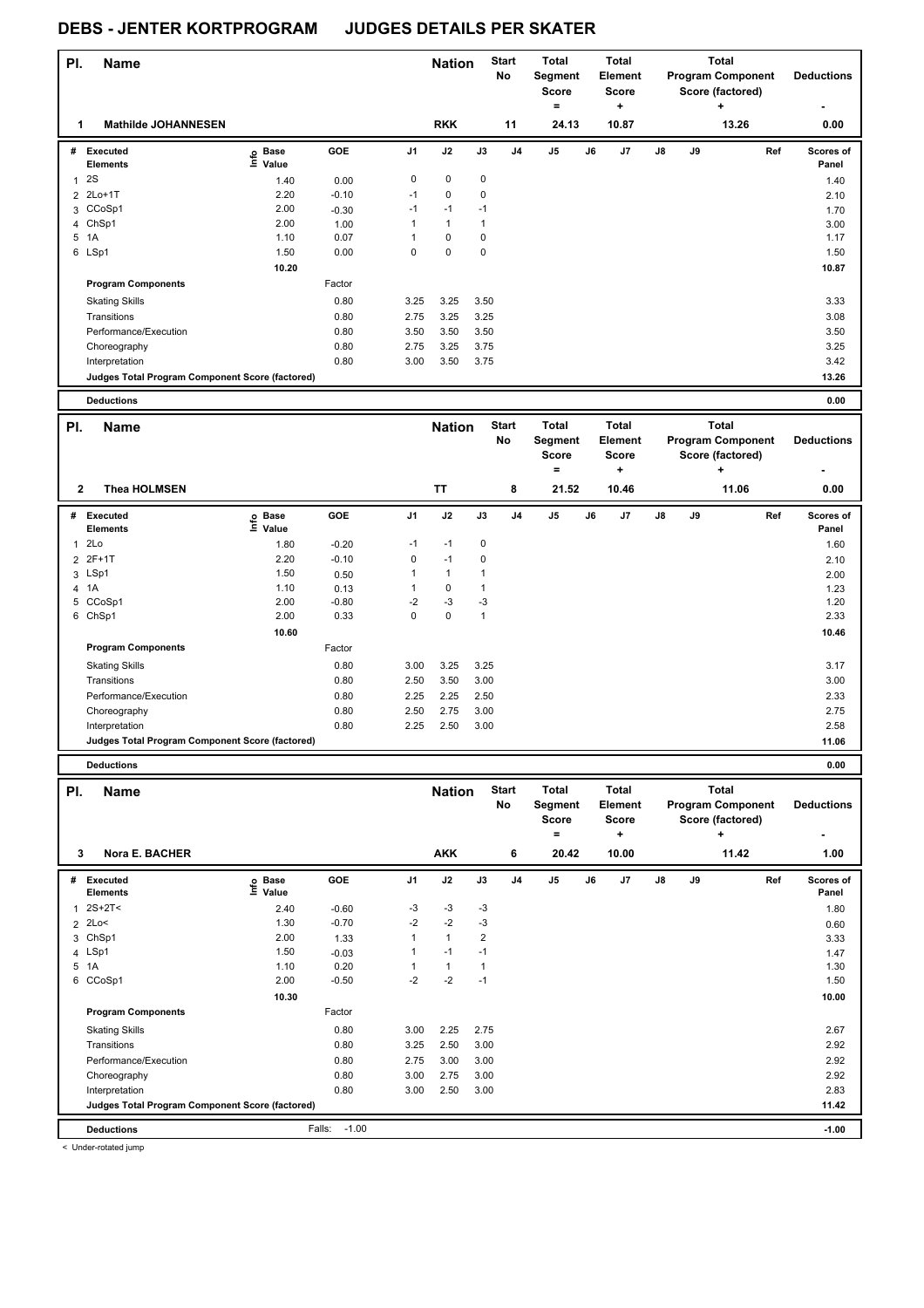| PI. | Name                                            |                              |                   |                | <b>Nation</b> |      | <b>Start</b><br>No | <b>Total</b><br>Segment<br><b>Score</b> |    | <b>Total</b><br>Element<br>Score |            |    | <b>Total</b><br><b>Program Component</b><br>Score (factored) | <b>Deductions</b>         |
|-----|-------------------------------------------------|------------------------------|-------------------|----------------|---------------|------|--------------------|-----------------------------------------|----|----------------------------------|------------|----|--------------------------------------------------------------|---------------------------|
|     |                                                 |                              |                   |                |               |      |                    | =                                       |    | ÷                                |            |    | ÷                                                            |                           |
|     | <b>Stine T. KARLSEN</b><br>4                    |                              |                   |                | <b>RKK</b>    |      | $\mathbf{2}$       | 18.54                                   |    | 9.20                             |            |    | 10.34                                                        | 1.00                      |
| #   | Executed<br><b>Elements</b>                     | <b>Base</b><br>lnfo<br>Value | <b>GOE</b>        | J <sub>1</sub> | J2            | J3   | J <sub>4</sub>     | J <sub>5</sub>                          | J6 | J <sub>7</sub>                   | ${\sf J8}$ | J9 | Ref                                                          | <b>Scores of</b><br>Panel |
|     | 2Lo                                             | 1.80                         | $-0.90$           | $-3$           | $-3$          | $-3$ |                    |                                         |    |                                  |            |    |                                                              | 0.90                      |
|     | 2 2S+1T                                         | 1.80                         | $-0.07$           | 0              | $-1$          | 0    |                    |                                         |    |                                  |            |    |                                                              | 1.73                      |
|     | 3 CCoSp1                                        | 2.00                         | 0.00              | 0              | $\mathbf 0$   | 0    |                    |                                         |    |                                  |            |    |                                                              | 2.00                      |
|     | 4 ChSp1                                         | 2.00                         | 0.00              | 0              | $\mathbf 0$   | 0    |                    |                                         |    |                                  |            |    |                                                              | 2.00                      |
| 5   | 1A                                              | 1.10                         | 0.07              | 1              | $\pmb{0}$     | 0    |                    |                                         |    |                                  |            |    |                                                              | 1.17                      |
|     | 6 LSp1                                          | 1.50                         | $-0.10$           | $-1$           | 0             | 0    |                    |                                         |    |                                  |            |    |                                                              | 1.40                      |
|     |                                                 | 10.20                        |                   |                |               |      |                    |                                         |    |                                  |            |    |                                                              | 9.20                      |
|     | <b>Program Components</b>                       |                              | Factor            |                |               |      |                    |                                         |    |                                  |            |    |                                                              |                           |
|     | <b>Skating Skills</b>                           |                              | 0.80              | 2.50           | 3.00          | 2.50 |                    |                                         |    |                                  |            |    |                                                              | 2.67                      |
|     | Transitions                                     |                              | 0.80              | 2.00           | 2.50          | 2.50 |                    |                                         |    |                                  |            |    |                                                              | 2.33                      |
|     | Performance/Execution                           |                              | 0.80              | 2.50           | 2.75          | 2.75 |                    |                                         |    |                                  |            |    |                                                              | 2.67                      |
|     | Choreography                                    |                              | 0.80              | 2.50           | 2.50          | 3.00 |                    |                                         |    |                                  |            |    |                                                              | 2.67                      |
|     | Interpretation                                  |                              | 0.80              | 2.00           | 3.00          | 2.75 |                    |                                         |    |                                  |            |    |                                                              | 2.58                      |
|     | Judges Total Program Component Score (factored) |                              |                   |                |               |      |                    |                                         |    |                                  |            |    |                                                              | 10.34                     |
|     | <b>Deductions</b>                               |                              | Falls:<br>$-1.00$ |                |               |      |                    |                                         |    |                                  |            |    |                                                              | $-1.00$                   |

| PI.          | <b>Name</b>                                     |                            |         |                | <b>Nation</b> |              | <b>Start</b><br>No | <b>Total</b><br>Segment<br><b>Score</b><br>۰ |    | <b>Total</b><br>Element<br>Score<br>٠ |               |    | <b>Total</b><br><b>Program Component</b><br>Score (factored)<br>$\ddot{}$ | <b>Deductions</b>  |
|--------------|-------------------------------------------------|----------------------------|---------|----------------|---------------|--------------|--------------------|----------------------------------------------|----|---------------------------------------|---------------|----|---------------------------------------------------------------------------|--------------------|
|              | Oda B. BRUNE<br>5                               |                            |         |                | <b>BKK</b>    |              | 7                  | 18.00                                        |    | 9.74                                  |               |    | 8.26                                                                      | 0.00               |
| #            | Executed<br><b>Elements</b>                     | <b>Base</b><br>۴۵<br>Value | GOE     | J <sub>1</sub> | J2            | J3           | J <sub>4</sub>     | J5                                           | J6 | J7                                    | $\mathsf{J}8$ | J9 | Ref                                                                       | Scores of<br>Panel |
| $\mathbf{1}$ | ChSp1                                           | 2.00                       | 0.00    | 0              | 0             | 0            |                    |                                              |    |                                       |               |    |                                                                           | 2.00               |
|              | 2 LSp1                                          | 1.50                       | $-0.20$ | 0              | $-2$          | $\mathbf 0$  |                    |                                              |    |                                       |               |    |                                                                           | 1.30               |
| 3            | $2S+1T$                                         | 1.80                       | $-0.20$ | $-1$           | $-1$          | $-1$         |                    |                                              |    |                                       |               |    |                                                                           | 1.60               |
|              | 4 2Lo<                                          | 1.30                       | $-0.90$ | -3             | $-3$          | -3           |                    |                                              |    |                                       |               |    |                                                                           | 0.40               |
|              | 5 1A                                            | 1.10                       | $-0.33$ | 0              | $-3$          | $-2$         |                    |                                              |    |                                       |               |    |                                                                           | 0.77               |
|              | 6 CCoSp4                                        | 3.50                       | 0.17    | 0              | 0             | $\mathbf{1}$ |                    |                                              |    |                                       |               |    |                                                                           | 3.67               |
|              |                                                 | 11.20                      |         |                |               |              |                    |                                              |    |                                       |               |    |                                                                           | 9.74               |
|              | <b>Program Components</b>                       |                            | Factor  |                |               |              |                    |                                              |    |                                       |               |    |                                                                           |                    |
|              | <b>Skating Skills</b>                           |                            | 0.80    | 2.25           | 2.75          | 2.75         |                    |                                              |    |                                       |               |    |                                                                           | 2.58               |
|              | Transitions                                     |                            | 0.80    | 2.25           | 2.25          | 2.50         |                    |                                              |    |                                       |               |    |                                                                           | 2.33               |
|              | Performance/Execution                           |                            | 0.80    | 2.00           | 1.50          | 1.75         |                    |                                              |    |                                       |               |    |                                                                           | 1.75               |
|              | Choreography                                    |                            | 0.80    | 1.75           | 1.75          | 2.25         |                    |                                              |    |                                       |               |    |                                                                           | 1.92               |
|              | Interpretation                                  |                            | 0.80    | 1.75           | 1.50          | 2.00         |                    |                                              |    |                                       |               |    |                                                                           | 1.75               |
|              | Judges Total Program Component Score (factored) |                            |         |                |               |              |                    |                                              |    |                                       |               |    |                                                                           | 8.26               |
|              | <b>Deductions</b>                               |                            |         |                |               |              |                    |                                              |    |                                       |               |    |                                                                           | 0.00               |

|              | < Under-rotated jump                            |                            |                   |                |                             |             |                         |                                                         |    |                                                      |    |    |                                                                           |                                |
|--------------|-------------------------------------------------|----------------------------|-------------------|----------------|-----------------------------|-------------|-------------------------|---------------------------------------------------------|----|------------------------------------------------------|----|----|---------------------------------------------------------------------------|--------------------------------|
| PI.<br>6     | <b>Name</b><br>Josefine JØRNSEN                 |                            |                   |                | <b>Nation</b><br><b>AKK</b> |             | <b>Start</b><br>No<br>9 | <b>Total</b><br>Segment<br><b>Score</b><br>$=$<br>17.71 |    | Total<br><b>Element</b><br><b>Score</b><br>٠<br>9.79 |    |    | <b>Total</b><br><b>Program Component</b><br>Score (factored)<br>٠<br>8.92 | <b>Deductions</b><br>٠<br>1.00 |
| #            | Executed<br><b>Elements</b>                     | 은 Base<br>- Value<br>Value | GOE               | J <sub>1</sub> | J2                          | J3          | J <sub>4</sub>          | J <sub>5</sub>                                          | J6 | J7                                                   | J8 | J9 | Ref                                                                       | Scores of<br>Panel             |
| $\mathbf{1}$ | 1A                                              | 1.10                       | $-0.07$           | 0              | $-1$                        | $\mathbf 0$ |                         |                                                         |    |                                                      |    |    |                                                                           | 1.03                           |
|              | 2 LSp1                                          | 1.50                       | $-0.20$           | $-1$           | $-1$                        | 0           |                         |                                                         |    |                                                      |    |    |                                                                           | 1.30                           |
| 3            | 2Lo                                             | 1.80                       | $-0.90$           | $-3$           | $-3$                        | $-3$        |                         |                                                         |    |                                                      |    |    |                                                                           | 0.90                           |
| 4            | ChSp1                                           | 2.00                       | $-0.17$           | 0              | $-1$                        | $\mathbf 0$ |                         |                                                         |    |                                                      |    |    |                                                                           | 1.83                           |
| 5            | $2S+1T$                                         | 1.80                       | $-0.07$           | 0              | $-1$                        | 0           |                         |                                                         |    |                                                      |    |    |                                                                           | 1.73                           |
|              | 6 CCoSp3                                        | 3.00                       | 0.00              | 0              | 0                           | $\mathbf 0$ |                         |                                                         |    |                                                      |    |    |                                                                           | 3.00                           |
|              |                                                 | 11.20                      |                   |                |                             |             |                         |                                                         |    |                                                      |    |    |                                                                           | 9.79                           |
|              | <b>Program Components</b>                       |                            | Factor            |                |                             |             |                         |                                                         |    |                                                      |    |    |                                                                           |                                |
|              | <b>Skating Skills</b>                           |                            | 0.80              | 2.25           | 2.75                        | 2.50        |                         |                                                         |    |                                                      |    |    |                                                                           | 2.50                           |
|              | Transitions                                     |                            | 0.80              | 1.75           | 2.50                        | 2.00        |                         |                                                         |    |                                                      |    |    |                                                                           | 2.08                           |
|              | Performance/Execution                           |                            | 0.80              | 2.00           | 2.75                        | 2.00        |                         |                                                         |    |                                                      |    |    |                                                                           | 2.25                           |
|              | Choreography                                    |                            | 0.80              | 1.75           | 2.50                        | 2.00        |                         |                                                         |    |                                                      |    |    |                                                                           | 2.08                           |
|              | Interpretation                                  |                            | 0.80              | 2.00           | 3.00                        | 1.75        |                         |                                                         |    |                                                      |    |    |                                                                           | 2.25                           |
|              | Judges Total Program Component Score (factored) |                            |                   |                |                             |             |                         |                                                         |    |                                                      |    |    |                                                                           | 8.92                           |
|              | <b>Deductions</b>                               |                            | $-1.00$<br>Falls: |                |                             |             |                         |                                                         |    |                                                      |    |    |                                                                           | $-1.00$                        |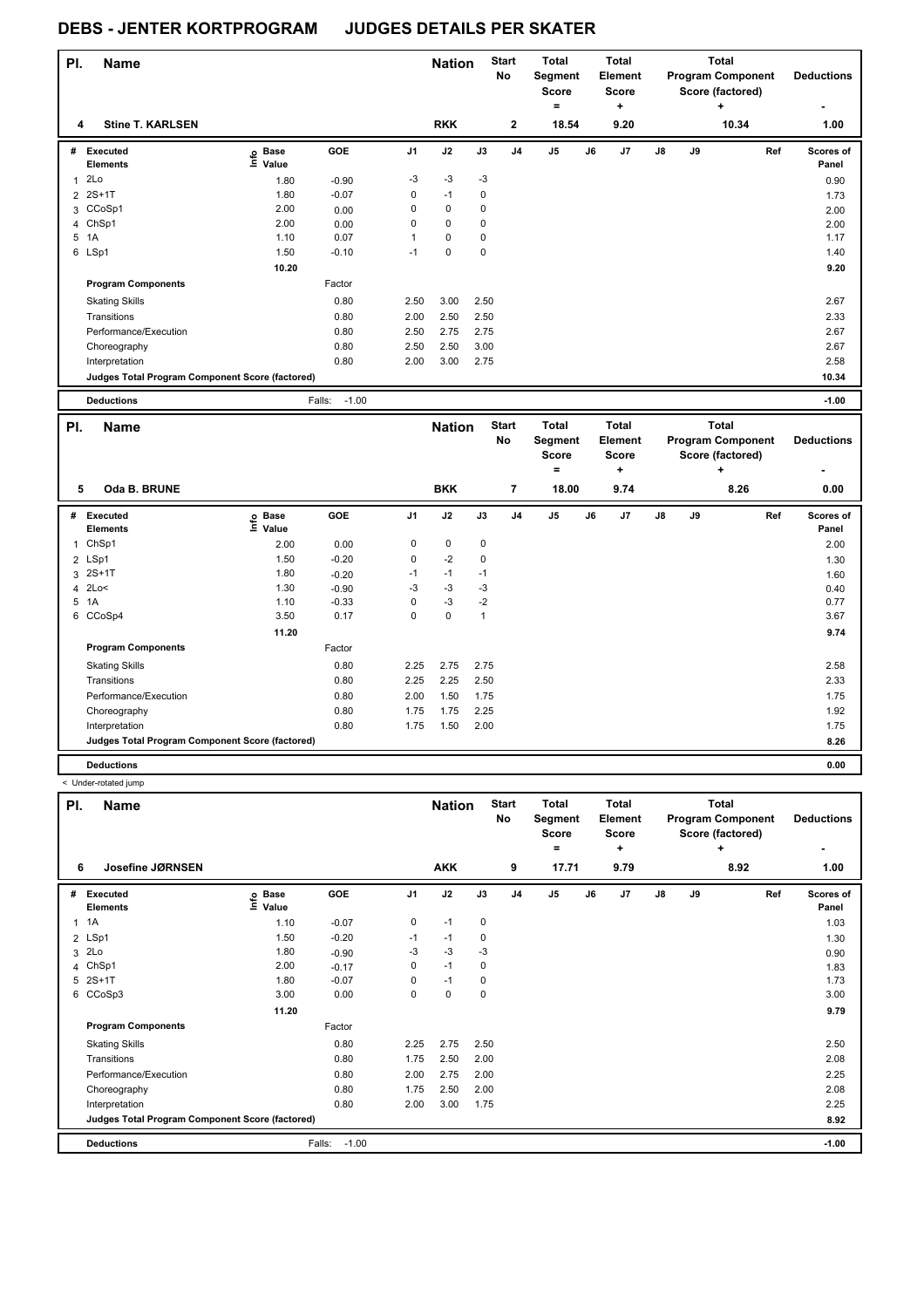| PI. | <b>Name</b>                                     |                   |                   |                | <b>Nation</b> |      | <b>Start</b><br>No | Total<br>Segment<br><b>Score</b> |    | <b>Total</b><br>Element<br>Score |               |    | Total<br><b>Program Component</b><br>Score (factored) | <b>Deductions</b>         |
|-----|-------------------------------------------------|-------------------|-------------------|----------------|---------------|------|--------------------|----------------------------------|----|----------------------------------|---------------|----|-------------------------------------------------------|---------------------------|
|     |                                                 |                   |                   |                |               |      |                    | $=$                              |    | ٠                                |               |    | ÷                                                     | ٠                         |
| 7   | Una ØSTBERG                                     |                   |                   |                | <b>SKK</b>    |      | 5                  | 17.61                            |    | 8.27                             |               |    | 10.34                                                 | 1.00                      |
| #   | Executed<br><b>Elements</b>                     | e Base<br>E Value | GOE               | J <sub>1</sub> | J2            | J3   | J <sub>4</sub>     | J <sub>5</sub>                   | J6 | J7                               | $\mathsf{J}8$ | J9 | Ref                                                   | <b>Scores of</b><br>Panel |
|     | 2S                                              | 1.40              | $-0.60$           | $-3$           | $-3$          | $-3$ |                    |                                  |    |                                  |               |    |                                                       | 0.80                      |
|     | 2 CCoSp1                                        | 2.00              | 0.07              | $\mathbf 0$    | $-1$          | 1    |                    |                                  |    |                                  |               |    |                                                       | 2.07                      |
| 3   | 1A                                              | 1.10              | 0.20              | 1              | 1             | 1    |                    |                                  |    |                                  |               |    |                                                       | 1.30                      |
|     | 4 SISt1                                         | 1.80              | $-0.10$           | 0              | $-1$          | 0    |                    |                                  |    |                                  |               |    |                                                       | 1.70                      |
|     | 5 2Lo+1T<<                                      | 1.80              | $-0.80$           | $-3$           | $-2$          | $-3$ |                    |                                  |    |                                  |               |    |                                                       | 1.00                      |
|     | 6 LSp1                                          | 1.50              | $-0.10$           | 0              | $-1$          | 0    |                    |                                  |    |                                  |               |    |                                                       | 1.40                      |
|     |                                                 | 9.60              |                   |                |               |      |                    |                                  |    |                                  |               |    |                                                       | 8.27                      |
|     | <b>Program Components</b>                       |                   | Factor            |                |               |      |                    |                                  |    |                                  |               |    |                                                       |                           |
|     | <b>Skating Skills</b>                           |                   | 0.80              | 2.75           | 2.75          | 2.50 |                    |                                  |    |                                  |               |    |                                                       | 2.67                      |
|     | Transitions                                     |                   | 0.80              | 2.50           | 2.50          | 2.00 |                    |                                  |    |                                  |               |    |                                                       | 2.33                      |
|     | Performance/Execution                           |                   | 0.80              | 2.50           | 3.00          | 3.00 |                    |                                  |    |                                  |               |    |                                                       | 2.83                      |
|     | Choreography                                    |                   | 0.80              | 2.25           | 2.50          | 2.50 |                    |                                  |    |                                  |               |    |                                                       | 2.42                      |
|     | Interpretation                                  |                   | 0.80              | 2.50           | 2.75          | 2.75 |                    |                                  |    |                                  |               |    |                                                       | 2.67                      |
|     | Judges Total Program Component Score (factored) |                   |                   |                |               |      |                    |                                  |    |                                  |               |    |                                                       | 10.34                     |
|     | <b>Deductions</b>                               |                   | $-1.00$<br>Falls: |                |               |      |                    |                                  |    |                                  |               |    |                                                       | $-1.00$                   |

<< Downgraded jump

| PI. | <b>Name</b>                                     |                            |                   |          | <b>Nation</b> |      | <b>Start</b><br>No | <b>Total</b><br>Segment<br><b>Score</b> |    | <b>Total</b><br>Element<br><b>Score</b> |    |    | Total<br><b>Program Component</b><br>Score (factored) | <b>Deductions</b>         |
|-----|-------------------------------------------------|----------------------------|-------------------|----------|---------------|------|--------------------|-----------------------------------------|----|-----------------------------------------|----|----|-------------------------------------------------------|---------------------------|
| 8   | <b>Mala G. HANDELAND</b>                        |                            |                   |          | <b>AKK</b>    |      | 12                 | $=$<br>17.56                            |    | ٠<br>8.90                               |    |    | ٠<br>10.66                                            | ٠<br>2.00                 |
| #   | <b>Executed</b><br><b>Elements</b>              | e Base<br>E Value<br>Value | GOE               | J1       | J2            | J3   | J <sub>4</sub>     | J <sub>5</sub>                          | J6 | J <sub>7</sub>                          | J8 | J9 | Ref                                                   | <b>Scores of</b><br>Panel |
| 1   | 2S+2T<                                          | 2.40                       | $-0.60$           | $-3$     | $-3$          | $-3$ |                    |                                         |    |                                         |    |    |                                                       | 1.80                      |
| 2   | 2Lo                                             | 1.80                       | $-0.90$           | $-3$     | $-3$          | $-3$ |                    |                                         |    |                                         |    |    |                                                       | 0.90                      |
| 3   | ChSp1                                           | 2.00                       | 0.00              | 0        | $\mathbf 0$   | 0    |                    |                                         |    |                                         |    |    |                                                       | 2.00                      |
|     | 4 LSp1                                          | 1.50                       | 0.17              |          | $\mathbf 0$   | 0    |                    |                                         |    |                                         |    |    |                                                       | 1.67                      |
|     | 5 1A                                            | 1.10                       | $-0.07$           | $\Omega$ | 0             | $-1$ |                    |                                         |    |                                         |    |    |                                                       | 1.03                      |
| 6   | CCoSp1                                          | 2.00                       | $-0.50$           | $-1$     | $-2$          | $-2$ |                    |                                         |    |                                         |    |    |                                                       | 1.50                      |
|     |                                                 | 10.80                      |                   |          |               |      |                    |                                         |    |                                         |    |    |                                                       | 8.90                      |
|     | <b>Program Components</b>                       |                            | Factor            |          |               |      |                    |                                         |    |                                         |    |    |                                                       |                           |
|     | <b>Skating Skills</b>                           |                            | 0.80              | 2.75     | 2.75          | 2.75 |                    |                                         |    |                                         |    |    |                                                       | 2.75                      |
|     | Transitions                                     |                            | 0.80              | 2.50     | 2.75          | 2.50 |                    |                                         |    |                                         |    |    |                                                       | 2.58                      |
|     | Performance/Execution                           |                            | 0.80              | 3.00     | 2.25          | 2.50 |                    |                                         |    |                                         |    |    |                                                       | 2.58                      |
|     | Choreography                                    |                            | 0.80              | 2.75     | 2.75          | 2.50 |                    |                                         |    |                                         |    |    |                                                       | 2.67                      |
|     | Interpretation                                  |                            | 0.80              | 2.75     | 2.75          | 2.75 |                    |                                         |    |                                         |    |    |                                                       | 2.75                      |
|     | Judges Total Program Component Score (factored) |                            |                   |          |               |      |                    |                                         |    |                                         |    |    |                                                       | 10.66                     |
|     | <b>Deductions</b>                               |                            | $-2.00$<br>Falls: |          |               |      |                    |                                         |    |                                         |    |    |                                                       | $-2.00$                   |

< Under-rotated jump

| PI. | <b>Name</b>                                     |                            |                   |                | <b>Nation</b> |      | <b>Start</b><br>No | <b>Total</b><br>Segment<br><b>Score</b><br>۰ |    | <b>Total</b><br>Element<br><b>Score</b><br>٠ |    |    | <b>Total</b><br><b>Program Component</b><br>Score (factored)<br>٠ | <b>Deductions</b>  |
|-----|-------------------------------------------------|----------------------------|-------------------|----------------|---------------|------|--------------------|----------------------------------------------|----|----------------------------------------------|----|----|-------------------------------------------------------------------|--------------------|
| 9   | <b>Emilie JACOBSEN</b>                          |                            |                   |                | <b>SSK</b>    |      | 3                  | 17.02                                        |    | 6.90                                         |    |    | 11.12                                                             | 1.00               |
| #   | Executed<br><b>Elements</b>                     | e Base<br>E Value<br>Value | GOE               | J <sub>1</sub> | J2            | J3   | J <sub>4</sub>     | J <sub>5</sub>                               | J6 | J <sub>7</sub>                               | J8 | J9 | Ref                                                               | Scores of<br>Panel |
| 1   | 2Lo<                                            | 1.30                       | $-0.90$           | $-3$           | $-3$          | $-3$ |                    |                                              |    |                                              |    |    |                                                                   | 0.40               |
|     | 2 2F<<+COMBO                                    | 0.50                       | $-0.30$           | $-3$           | $-3$          | $-3$ |                    |                                              |    |                                              |    |    |                                                                   | 0.20               |
|     | 3 LSp1                                          | 1.50                       | $-0.20$           | $-1$           | $\mathbf 0$   | $-1$ |                    |                                              |    |                                              |    |    |                                                                   | 1.30               |
|     | 4 ChSp1                                         | 2.00                       | 0.00              | 0              | $\mathbf 0$   | 0    |                    |                                              |    |                                              |    |    |                                                                   | 2.00               |
|     | 5 1A                                            | 1.10                       | 0.00              | $\Omega$       | $\mathbf 0$   | 0    |                    |                                              |    |                                              |    |    |                                                                   | 1.10               |
| 6   | CCoSp1                                          | 2.00                       | $-0.10$           | $-1$           | $\pmb{0}$     | 0    |                    |                                              |    |                                              |    |    |                                                                   | 1.90               |
|     |                                                 | 8.40                       |                   |                |               |      |                    |                                              |    |                                              |    |    |                                                                   | 6.90               |
|     | <b>Program Components</b>                       |                            | Factor            |                |               |      |                    |                                              |    |                                              |    |    |                                                                   |                    |
|     | <b>Skating Skills</b>                           |                            | 0.80              | 3.00           | 3.25          | 3.00 |                    |                                              |    |                                              |    |    |                                                                   | 3.08               |
|     | Transitions                                     |                            | 0.80              | 3.25           | 3.00          | 3.00 |                    |                                              |    |                                              |    |    |                                                                   | 3.08               |
|     | Performance/Execution                           |                            | 0.80              | 2.50           | 2.25          | 2.50 |                    |                                              |    |                                              |    |    |                                                                   | 2.42               |
|     | Choreography                                    |                            | 0.80              | 2.50           | 3.25          | 2.75 |                    |                                              |    |                                              |    |    |                                                                   | 2.83               |
|     | Interpretation                                  |                            | 0.80              | 2.25           | 3.00          | 2.25 |                    |                                              |    |                                              |    |    |                                                                   | 2.50               |
|     | Judges Total Program Component Score (factored) |                            |                   |                |               |      |                    |                                              |    |                                              |    |    |                                                                   | 11.12              |
|     | <b>Deductions</b>                               |                            | $-1.00$<br>Falls: |                |               |      |                    |                                              |    |                                              |    |    |                                                                   | $-1.00$            |

< Under-rotated jump << Downgraded jump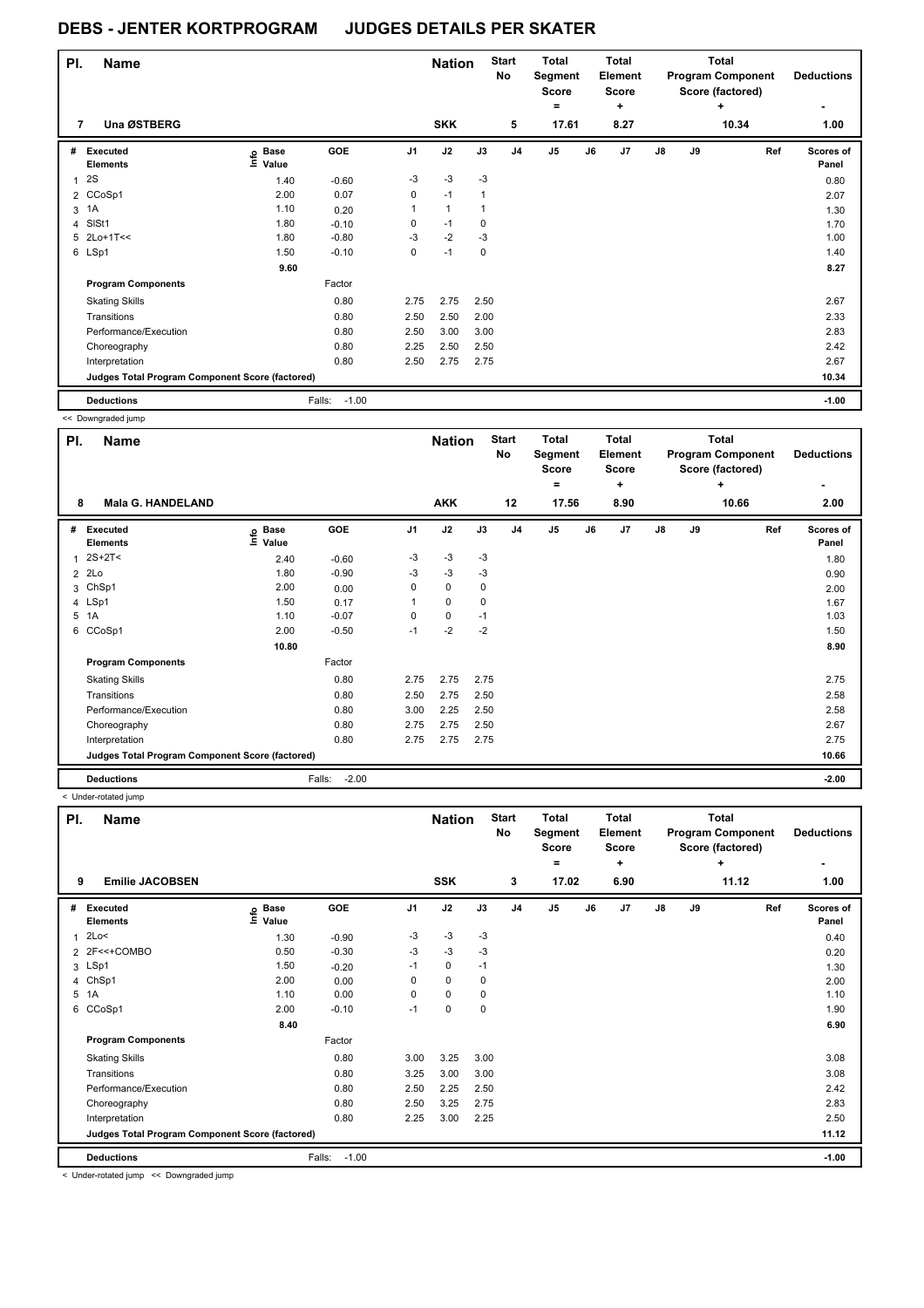| PI. | <b>Name</b>                                     |                            |         |                | <b>Nation</b> |             | <b>Start</b><br>No | <b>Total</b><br>Segment<br><b>Score</b> |    | <b>Total</b><br>Element<br><b>Score</b> |            |    | <b>Total</b><br><b>Program Component</b><br>Score (factored) | <b>Deductions</b>         |
|-----|-------------------------------------------------|----------------------------|---------|----------------|---------------|-------------|--------------------|-----------------------------------------|----|-----------------------------------------|------------|----|--------------------------------------------------------------|---------------------------|
|     |                                                 |                            |         |                |               |             |                    | $=$                                     |    | ٠                                       |            |    | ÷                                                            | ٠                         |
| 10  | <b>Camilla S. HANNEVIG</b>                      |                            |         |                | <b>BKK</b>    |             | 10                 | 16.55                                   |    | 8.27                                    |            |    | 8.28                                                         | 0.00                      |
| #   | <b>Executed</b><br><b>Elements</b>              | e Base<br>E Value<br>Value | GOE     | J <sub>1</sub> | J2            | J3          | J <sub>4</sub>     | J <sub>5</sub>                          | J6 | J7                                      | ${\sf J8}$ | J9 | Ref                                                          | <b>Scores of</b><br>Panel |
|     | 1 LSp2                                          | 1.90                       | 0.50    | 1              | $\mathbf{1}$  | 1           |                    |                                         |    |                                         |            |    |                                                              | 2.40                      |
|     | 2 ChSp1                                         | 2.00                       | 0.00    | 0              | 0             | 0           |                    |                                         |    |                                         |            |    |                                                              | 2.00                      |
| 3   | 1A                                              | 1.10                       | 0.07    | 1              | $\mathbf 0$   | 0           |                    |                                         |    |                                         |            |    |                                                              | 1.17                      |
| 4   | 2S<<+COMBO                                      | 0.40                       | $-0.30$ | $-3$           | $-3$          | $-3$        |                    |                                         |    |                                         |            |    |                                                              | 0.10                      |
| 5   | 2T<<                                            | 0.40                       | $-0.30$ | $-3$           | $-3$          | $-3$        |                    |                                         |    |                                         |            |    |                                                              | 0.10                      |
|     | 6 CCoSp2                                        | 2.50                       | 0.00    | 0              | $\mathbf 0$   | $\mathbf 0$ |                    |                                         |    |                                         |            |    |                                                              | 2.50                      |
|     |                                                 | 8.30                       |         |                |               |             |                    |                                         |    |                                         |            |    |                                                              | 8.27                      |
|     | <b>Program Components</b>                       |                            | Factor  |                |               |             |                    |                                         |    |                                         |            |    |                                                              |                           |
|     | <b>Skating Skills</b>                           |                            | 0.80    | 2.00           | 2.50          | 2.50        |                    |                                         |    |                                         |            |    |                                                              | 2.33                      |
|     | Transitions                                     |                            | 0.80    | 1.50           | 1.50          | 2.00        |                    |                                         |    |                                         |            |    |                                                              | 1.67                      |
|     | Performance/Execution                           |                            | 0.80    | 2.00           | 1.75          | 2.75        |                    |                                         |    |                                         |            |    |                                                              | 2.17                      |
|     | Choreography                                    |                            | 0.80    | 1.50           | 2.25          | 2.25        |                    |                                         |    |                                         |            |    |                                                              | 2.00                      |
|     | Interpretation                                  |                            | 0.80    | 2.00           | 2.00          | 2.50        |                    |                                         |    |                                         |            |    |                                                              | 2.17                      |
|     | Judges Total Program Component Score (factored) |                            |         |                |               |             |                    |                                         |    |                                         |            |    |                                                              | 8.28                      |
|     | <b>Deductions</b>                               |                            |         |                |               |             |                    |                                         |    |                                         |            |    |                                                              | 0.00                      |

<< Downgraded jump

| PI. | <b>Name</b>                                     |                            |         |                | <b>Nation</b> |      | <b>Start</b><br>No | <b>Total</b><br>Segment<br><b>Score</b><br>$\equiv$ |    | Total<br>Element<br><b>Score</b><br>÷ |    |    | <b>Total</b><br><b>Program Component</b><br>Score (factored)<br>÷ | <b>Deductions</b><br>٠ |
|-----|-------------------------------------------------|----------------------------|---------|----------------|---------------|------|--------------------|-----------------------------------------------------|----|---------------------------------------|----|----|-------------------------------------------------------------------|------------------------|
| 11  | <b>Vilja KLAUSEN</b>                            |                            |         |                | <b>TT</b>     |      | 13                 | 14.43                                               |    | 7.57                                  |    |    | 6.86                                                              | 0.00                   |
| #   | <b>Executed</b><br><b>Elements</b>              | e Base<br>E Value<br>Value | GOE     | J <sub>1</sub> | J2            | J3   | J <sub>4</sub>     | $\mathsf{J}5$                                       | J6 | J7                                    | J8 | J9 | Ref                                                               | Scores of<br>Panel     |
| 1   | 2Lo                                             | 1.80                       | $-0.70$ | -3             | $-2$          | $-2$ |                    |                                                     |    |                                       |    |    |                                                                   | 1.10                   |
|     | 2 2S+COMBO                                      | 1.40                       | $-0.53$ | $-3$           | $-2$          | $-3$ |                    |                                                     |    |                                       |    |    |                                                                   | 0.87                   |
|     | 3 CCoSp1                                        | 2.00                       | $-0.20$ | $-1$           | $-1$          | 0    |                    |                                                     |    |                                       |    |    |                                                                   | 1.80                   |
| 4   | ChSp1                                           | 2.00                       | $-0.17$ | 0              | 0             | $-1$ |                    |                                                     |    |                                       |    |    |                                                                   | 1.83                   |
| 5   | 1A                                              | 1.10                       | $-0.33$ | $-2$           | $-1$          | $-2$ |                    |                                                     |    |                                       |    |    |                                                                   | 0.77                   |
|     | 6 LSp1                                          | 1.50                       | $-0.30$ | 0              | $-1$          | $-2$ |                    |                                                     |    |                                       |    |    |                                                                   | 1.20                   |
|     |                                                 | 9.80                       |         |                |               |      |                    |                                                     |    |                                       |    |    |                                                                   | 7.57                   |
|     | <b>Program Components</b>                       |                            | Factor  |                |               |      |                    |                                                     |    |                                       |    |    |                                                                   |                        |
|     | <b>Skating Skills</b>                           |                            | 0.80    | 2.00           | 2.00          | 2.00 |                    |                                                     |    |                                       |    |    |                                                                   | 2.00                   |
|     | Transitions                                     |                            | 0.80    | 1.75           | 1.50          | 1.50 |                    |                                                     |    |                                       |    |    |                                                                   | 1.58                   |
|     | Performance/Execution                           |                            | 0.80    | 1.75           | 1.50          | 1.50 |                    |                                                     |    |                                       |    |    |                                                                   | 1.58                   |
|     | Choreography                                    |                            | 0.80    | 1.75           | 1.75          | 1.75 |                    |                                                     |    |                                       |    |    |                                                                   | 1.75                   |
|     | Interpretation                                  |                            | 0.80    | 1.50           | 2.00          | 1.50 |                    |                                                     |    |                                       |    |    |                                                                   | 1.67                   |
|     | Judges Total Program Component Score (factored) |                            |         |                |               |      |                    |                                                     |    |                                       |    |    |                                                                   | 6.86                   |
|     | <b>Deductions</b>                               |                            |         |                |               |      |                    |                                                     |    |                                       |    |    |                                                                   | 0.00                   |

| PI. | <b>Name</b>                                     |                            |                   |                | <b>Nation</b> |      | <b>Start</b><br>No | <b>Total</b><br>Segment<br><b>Score</b><br>۰ |    | <b>Total</b><br>Element<br><b>Score</b><br>÷ |    |    | <b>Total</b><br><b>Program Component</b><br>Score (factored)<br>٠ | <b>Deductions</b>  |
|-----|-------------------------------------------------|----------------------------|-------------------|----------------|---------------|------|--------------------|----------------------------------------------|----|----------------------------------------------|----|----|-------------------------------------------------------------------|--------------------|
| 12  | Kaja LANGHOLM                                   |                            |                   |                | <b>OSK</b>    |      | 1                  | 13.42                                        |    | 5.90                                         |    |    | 8.52                                                              | 1.00               |
| #   | Executed<br><b>Elements</b>                     | e Base<br>E Value<br>Value | <b>GOE</b>        | J <sub>1</sub> | J2            | J3   | J <sub>4</sub>     | J5                                           | J6 | J <sub>7</sub>                               | J8 | J9 | Ref                                                               | Scores of<br>Panel |
| 1   | 2S+COMBO                                        | 1.40                       | $-0.60$           | -3             | $-3$          | -3   |                    |                                              |    |                                              |    |    |                                                                   | 0.80               |
|     | $2$ 2Lo<                                        | 1.30                       | $-0.50$           | $-2$           | $-1$          | $-2$ |                    |                                              |    |                                              |    |    |                                                                   | 0.80               |
|     | 3 LSp1                                          | 1.50                       | $-0.10$           | 0              | $-1$          | 0    |                    |                                              |    |                                              |    |    |                                                                   | 1.40               |
|     | 4 chsp0                                         | 0.00                       | 0.00              | ٠              |               |      |                    |                                              |    |                                              |    |    |                                                                   | 0.00               |
|     | 5 1A                                            | 1.10                       | 0.00              | 0              | 0             | 0    |                    |                                              |    |                                              |    |    |                                                                   | 1.10               |
| 6   | CCoSp1                                          | 2.00                       | $-0.20$           | $-1$           | $-1$          | 0    |                    |                                              |    |                                              |    |    |                                                                   | 1.80               |
|     |                                                 | 7.30                       |                   |                |               |      |                    |                                              |    |                                              |    |    |                                                                   | 5.90               |
|     | <b>Program Components</b>                       |                            | Factor            |                |               |      |                    |                                              |    |                                              |    |    |                                                                   |                    |
|     | <b>Skating Skills</b>                           |                            | 0.80              | 2.25           | 2.50          | 2.25 |                    |                                              |    |                                              |    |    |                                                                   | 2.33               |
|     | Transitions                                     |                            | 0.80              | 2.25           | 2.50          | 2.50 |                    |                                              |    |                                              |    |    |                                                                   | 2.42               |
|     | Performance/Execution                           |                            | 0.80              | 2.50           | 2.00          | 1.50 |                    |                                              |    |                                              |    |    |                                                                   | 2.00               |
|     | Choreography                                    |                            | 0.80              | 2.00           | 2.00          | 2.25 |                    |                                              |    |                                              |    |    |                                                                   | 2.08               |
|     | Interpretation                                  |                            | 0.80              | 1.75           | 2.25          | 1.50 |                    |                                              |    |                                              |    |    |                                                                   | 1.83               |
|     | Judges Total Program Component Score (factored) |                            |                   |                |               |      |                    |                                              |    |                                              |    |    |                                                                   | 8.52               |
|     | <b>Deductions</b>                               |                            | $-1.00$<br>Falls: |                |               |      |                    |                                              |    |                                              |    |    |                                                                   | $-1.00$            |

< Under-rotated jump